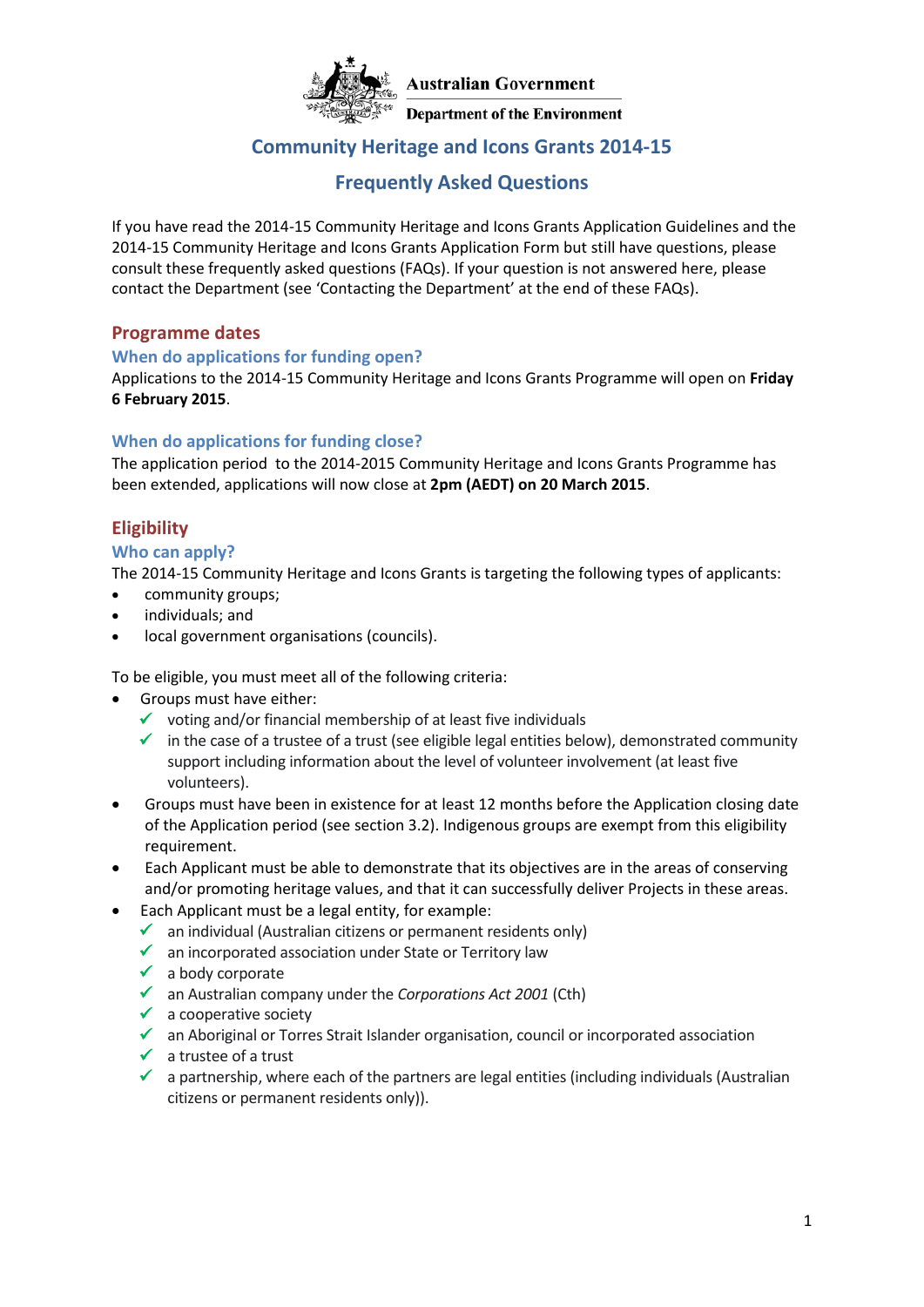

#### **Department of the Environment**

#### **[Who cannot apply?](http://www.nrm.gov.au/funding/cag/faq.html)**

You are not eligible to apply if you:

- **\*** are a political party or lobbyist
- at the date of Application have an overdue final report and/or acquittal for a previous grant(s) with the Department
- **\*** have previously received grant funding for the same activities
- are an Australian or State or Territory Government department, agency or authority.

#### **How much funding can I apply fo[r?](http://www.nrm.gov.au/funding/cag/faq.html)**

Grants of between \$2,500 (GST exclusive) and \$10,000 (GST exclusive) will be made available through the 2014-15 Community Heritage and Icons Grants.

#### **What places are eligible for fundin[g?](http://www.nrm.gov.au/funding/cag/faq.html)**

Community Heritage and Icons Grants 2014-15 will fund eligible Applicants to deliver Projects that support community engagement and awareness of places on Australia's National Heritage List *only* (refer to [Appendix A](#page-8-0) of these FAQs).

#### **Project Activities**

**.** 

#### **[What activities will be funded?](http://www.nrm.gov.au/funding/cag/faq.html)**

Community Heritage and Icons Grants 2014-15 will fund a range of interpretation, communication and promotion activities that promote community participation and awareness of places listed on Australia's National Heritage List.

Activities could include the following for places on the National Heritage List:

- $\checkmark$  development of signage, brochures and pamphlets
- $\checkmark$  development of web content, smart phone applications or virtual tours
- $\checkmark$  development of interpretive heritage trails and walks
- $\checkmark$  heritage promotion and community education activities that celebrate the National Heritage Listed place/s
- $\checkmark$  community events that enhance awareness of the heritage values of the National Heritage Listed place/s
- $\checkmark$  capturing stories of the importance of National Heritage Listed places to the community in electronic, web ready format, printed or other forms of knowledge transfer.

#### **What activities/costs will not be funded?**

The following types of activities or costs will not be funded through the Community Heritage and Icons Grants 2014-15:

- activities associated with places **not** listed on Australia's National Heritage List
- activities that do not contribute to the Objective and Outcomes of the Community Heritage and Icons Grants 2014-15
- \* activities that cannot be completed by 30 June 2016
- **\*** food, alcohol, travel or accommodation expenses
- **\*** purchase of assets<sup>[1](#page-1-0)</sup>, including, but not limited to, computers, land, buildings or vehicles. Funding to hire/lease equipment may be considered where it is essential to the completion of on-ground works or to achieve specific Project activities and only when value for money can be demonstrated. Exception: up to \$2,000 total (GST exclusive) may be approved for

<span id="page-1-0"></span><sup>&</sup>lt;sup>1</sup> Assets are defined as building improvements and items of equipment, furniture, vehicles, computer hardware and software, media equipment and the like with a useful life of three years or more and an individual cost of \$1,000 or more.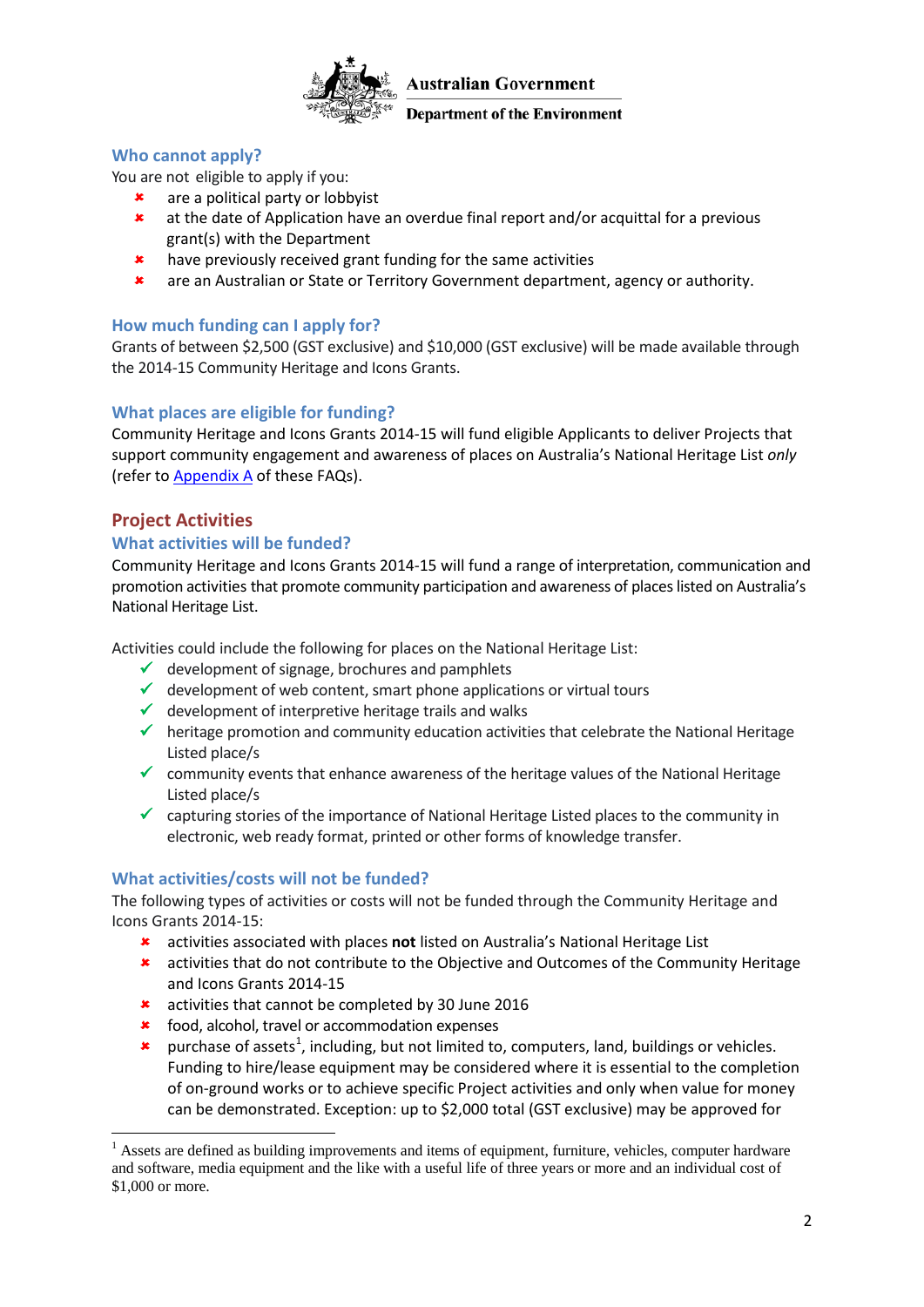

#### **Department of the Environment**

purchase of media and recording equipment for the specific purpose of recording Indigenous ecological knowledge (for Indigenous groups only)

- **\*** purchase of equipment or materials that are normally part of a landholder's responsibility for the management of their property
- **\*** salaried positions, related to the normal ongoing operations of an organisation or an individual's commercial operation. Only salaries and labour expenses directly attributable to the discrete Project with measurable outputs are eligible. Applications may seek funding to engage contractors with relevant knowledge and/or specialist expertise that is required to complete the Project. A description of the activities to be undertaken and qualification details of consultants/contractors should be included in the Application
- purchase, lease or acquisition of land research and/or compilation of family histories
- **\*** activities designed to raise revenue
- \* activities related to collection management and interpretation, including to preserve or provide access to significant documentary heritage collections
- \* digitisation of collections (e.g. council records, journals, newspapers, etc)
- **\*** events or sites which are not open to the public
- retrospective activities or activities that have already commenced before entering into a funding agreement with the Department of the Environment
- events which are not directly linked to promoting awareness or celebration of a National Heritage Listed site or historic event associated with it
- stories that contain inappropriate or offensive material (determined at the Department's absolute discretion)
- events that are of a political nature, such as rallies or political forums
- events that are 'business as usual' for the Applicant i.e. ongoing/recurring events or meetings
- **\*** conferences, trade shows and conventions
- activities that are the legislative and/or regulatory responsibility of others
- activities outside of Australia and its territories.

#### **Are administrative costs and overheads eligible for funding?**

Administrative costs and overheads (such as project coordination, office accommodation, office equipment hire, phone/internet costs, electricity costs, printing/photocopying, insurance cost, costs associated with legally required documents such as cultural heritage site searches, permits) are **not** eligible for funding, **unless** these expenses are clearly demonstrated to be additional to the normal day to day running costs of the organisation and relate directly to specific project objectives and measurable outcomes and fit within a defined timeframe. In these circumstances, funding of up to 10% of the total requested project funding can be sought for administrative costs and overheads.

Recipients who are individuals can also seek funding up to \$500 (GST exclusive) for the preparation of a statement of income and expenditure as part of the project acquittal process.

#### **Can proposals include costs incurred from the application process?**

No. The Department will not fund costs incurred from the application process.

#### **Can I use grant funds to cover the cost of obtaining any relevant approvals/permits?**

No. Australian Government grant funds cannot be used to cover the cost of obtaining any relevant approvals/permits. Any costs incurred in obtaining relevant approvals and permits must be covered by your organisation.

#### **How long do I have to complete my project?**

All projects must be able to be completed by 30 June 2016.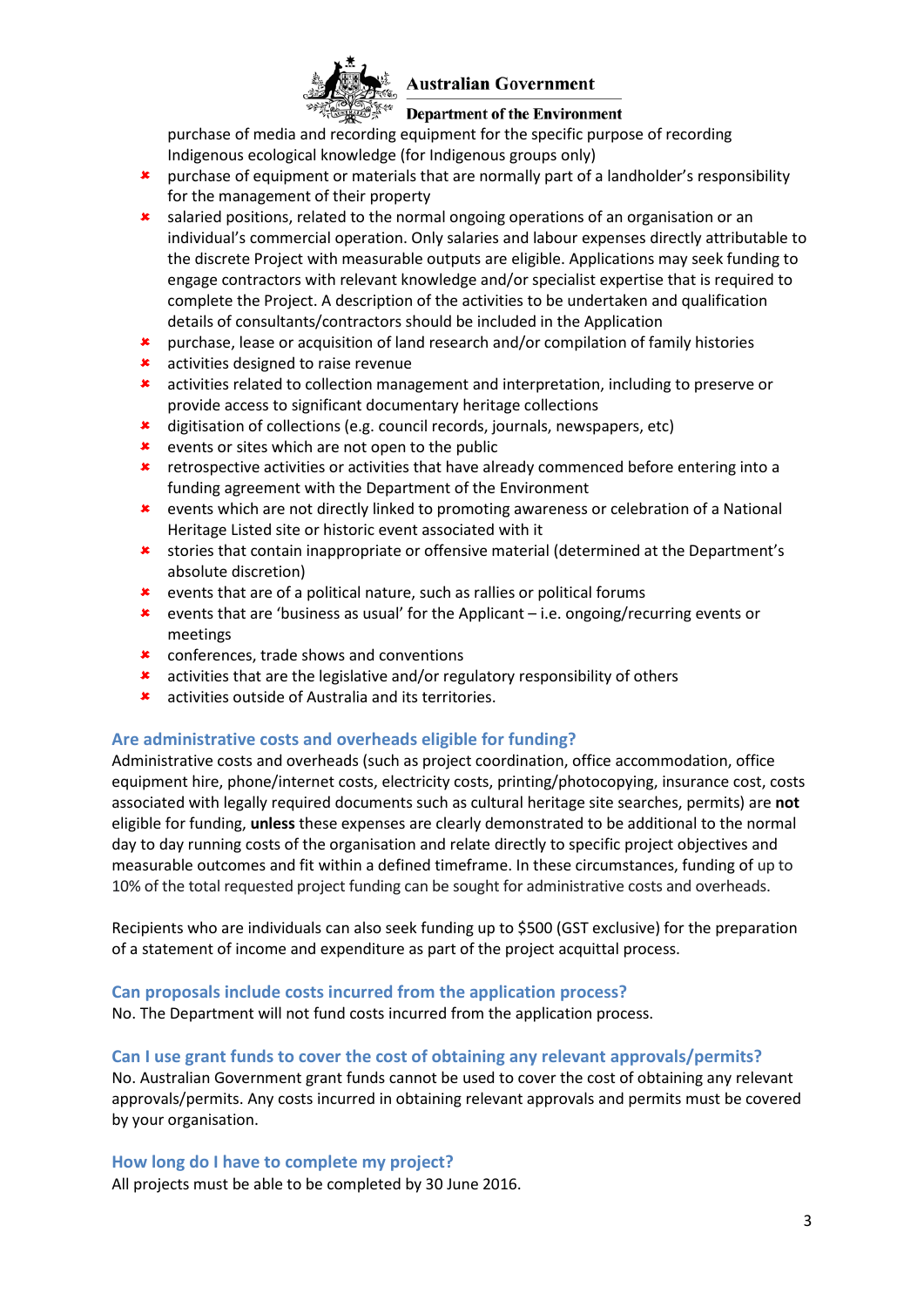

**Department of the Environment** 

### **[Can I apply for funding for projects already underway?](http://www.nrm.gov.au/funding/cag/faq.html)**

No. The Department will not fund activities retrospectively. Applications to fund projects already completed or underway are **ineligible** as costs cannot be reimbursed retrospectively.

If you apply for funding do not begin projects dependent on the Community Heritage and Icons Grant's programme funding until you have been notified that you have been successful and the Funding Agreement has been executed by the Department.

# **Australia's National Heritage List**

#### **[Where can I find information on the places that are listed on Australia's National Heritage](http://www.nrm.gov.au/funding/cag/faq.html)  [List?](http://www.nrm.gov.au/funding/cag/faq.html)**

Places that are on Australia's National Heritage List are available at Appendix A of these FAQs.

Further information about the sites on the National Historic Sites can be found through the Australian Heritage Database at: [http://www.environment.gov.au/topics/heritage/publications-and](http://www.environment.gov.au/topics/heritage/publications-and-resources/australian-heritage-database)[resources/australian-heritage-database](http://www.environment.gov.au/topics/heritage/publications-and-resources/australian-heritage-database) .

# **Application Information**

#### **Can I submit more than one application?**

Only one application is allowed per organisation. If multiple applications are received from the same organisation, we will accept and assess the first submitted application only.

#### **[What happens if I cannot apply online?](http://www.nrm.gov.au/funding/cag/faq.html)**

The electronic application form is the Department's preferred method of receiving applications. If you are unable to apply using the electronic application form, please contact the Department to request a hardcopy application pack which includes the following documents:

- 2014-15 Community Heritage and Icons Grants application form (hard copy version).
- 2014-15 Community Heritage and Icons Grants programme guidelines.

Ensure you allow enough time to request, receive, complete and return the hardcopy application form so it is received by the Department by the closing date and time.

#### **Can Departmental [staff complete the application form for me?](http://www.nrm.gov.au/funding/cag/faq.html)**

No. Departmental staff cannot complete an application on your behalf. If you are having difficulty completing an application, or have any queries relating to the Community Heritage and Icons Programme, please contact the Department.

#### **If I have applied online using the electronic application form, do I need to also provide a hardcopy?**

The online application form is the Department's preferred method of applying.

If you submit an online application you will be issued with a receipt number. Please **do not** send a hard copy of your application to the Department if you have submitted an online application for the same project.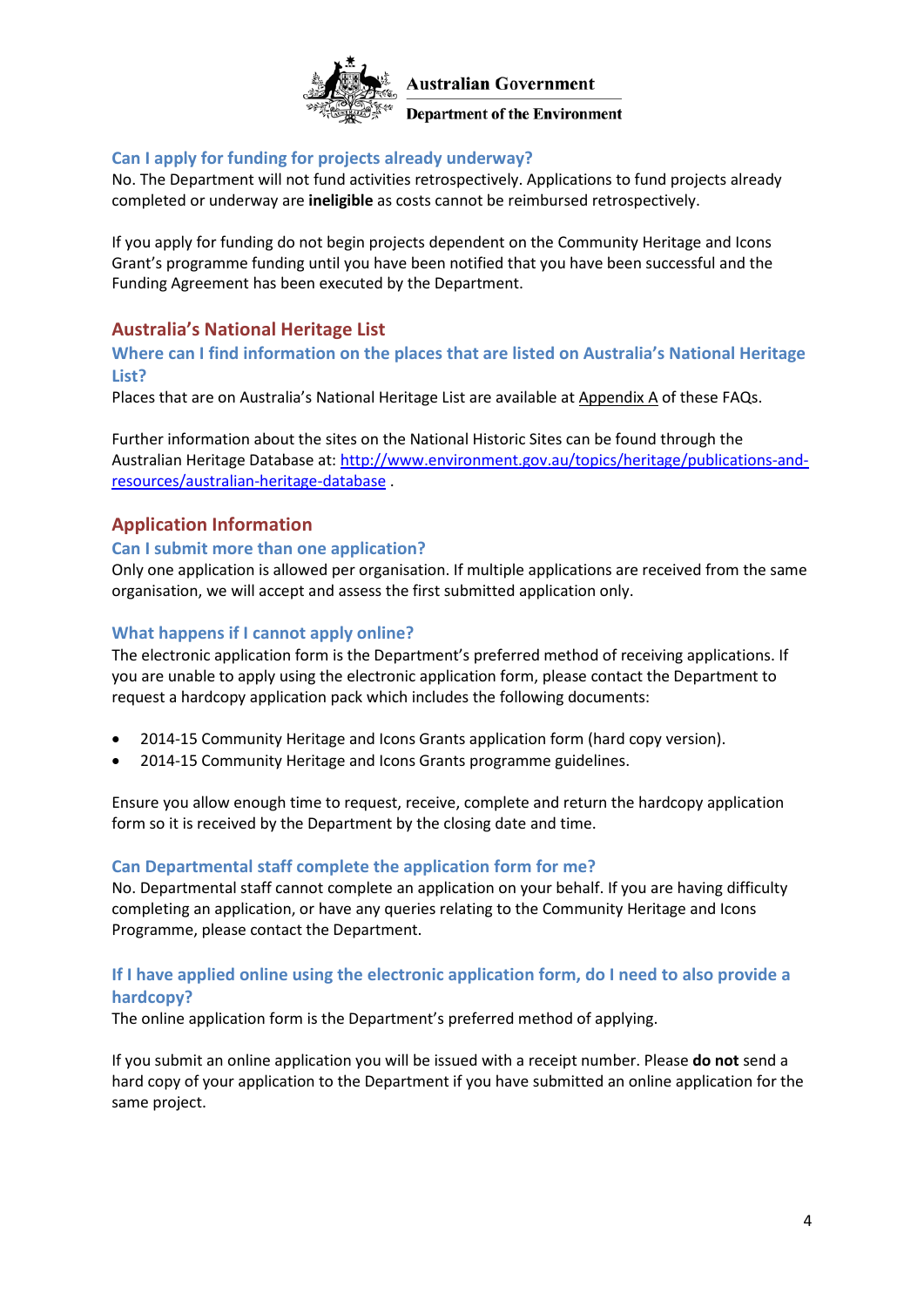

**Department of the Environment** 

#### **[Do I need to provide supporting documentation](http://www.nrm.gov.au/funding/cag/faq.html) with my application?**

As the applicant, if you are not the owner or site manager of the place on the National Heritage List which is the subject of your application, you will be required to include a current Letter of Support of the project t from the owner or site manager confirming their support of the proposed project.

#### **How much detail should I put in the budget and project plan?**

You must carefully consider all aspects of your project and ensure all relevant and eligible costs are included in your project budget. Items or activities that are not included in your budget will not be funded.

Additional funds are not available to meet costs which may have increased after the application was submitted.

The Community Heritage and Icons Grants programme is a competitive grants programme and as such the Department reserves the right, at its complete discretion, to partially fund projects. The project plan and budget should clearly identify each individual activity including the timing and delivery of each component of the project.

### **Do I need to consider any risks in the delivery the project, including Work Health and Safety?**

In assessing your application for funding, the Department will consider any possible risks you have identified that may impact the delivery of the project and how you have demonstrated that your organisation has the strategies in place to manage the identified risks.

For example:

- Does your organisation have a current risk management policy/strategy?
- Have you considered other risk factors that may impact the delivery of the project and demonstrated how you have already, or might, address these issues, such as:
	- adverse weather conditions,
	- failure of contractors to deliver works,
	- increase in costs of materials and/or labour,
	- attainment of relevant approvals and/or licences,
	- ability to secure additional funding and co-contributions,
	- work health and safety regulations,
	- project/timeline planning, and
	- issues with I.T. systems.

#### **When do I need to obtain any relevant approvals/permits?**

If you have not already obtained the relevant approvals/permits prior to submitting your application for funding, you should allow sufficient time within your project plan to do so.

If you are not the owner or site manager of the site on the National Heritage List which is the subject of your application, you must seek written approval from the owner(s) or manager(s) of the place prior to submitting your application for funding, and attach to your application.

#### **Can I make changes to my application after it has been submitted?**

No. Once you submit your application no further information can be added or changes made.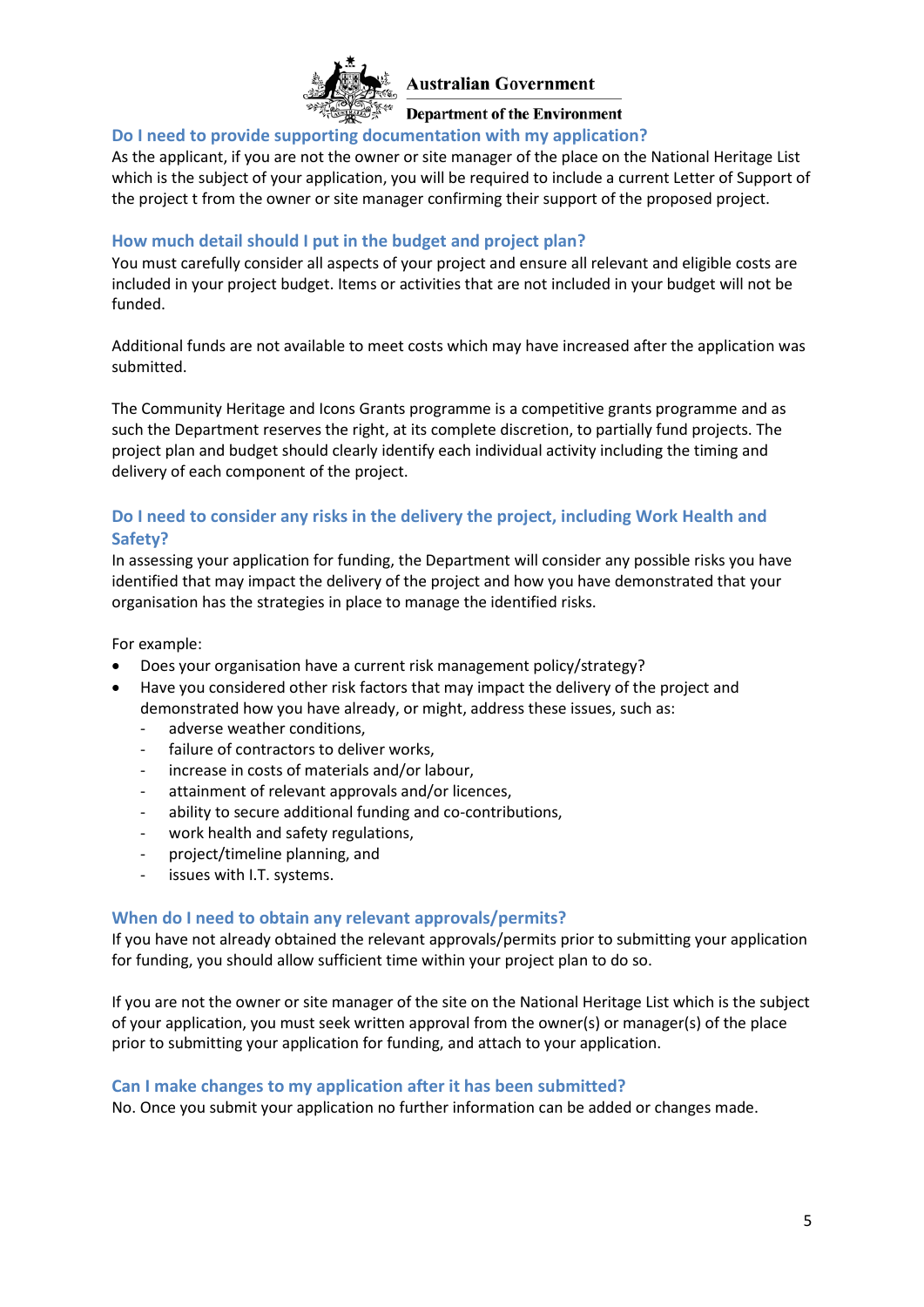

#### **Department of the Environment**

#### **What do I do if I receive error messages when I click on the Submit button?**

If you receive any error messages after you click Submit, you will need to address the errors before you try to submit again. Scroll down to see what all the errors are as sometimes these notifications flow onto the next page of the error advice.

These error messages are generally about incomplete information in the Application Form, for example you may not have checked all of the required Declarations, or populated the Legal Entity field (see Legal Entity Field question below).

#### **I'm having trouble with populating the "Legal Entity" field.**

The Legal Entity field should be automatically populated when you click the "ABN Lookup" button. You cannot enter data in the Legal Entity field, it needs to be automatically populated via the "ABN Lookup" button.

#### **I have tried to address the error messages in the Application Form, but it is not working.**

If you are sure that the Application Form is complete and you have filled out all the required fields and declarations and addressed any errors but the form still would not submit, please contact the Department (refer to 'Contracting the Department' at the end of these FAQs) *prior* to the closing time. You must allow enough time to resolve the issue *before* the closing time.

#### **Will late applications be considered?**

Late Applications may not be accepted or assessed, unless the Applicant contacts the Department **prior to the closing date and time** and provides evidence of exceptional circumstances preventing on-time lodgement. Any request for extension will be at the Department's sole discretion.

#### **How will I be notified if my application has been received?**

Once an online electronic Application is submitted, an automatic receipt will be generated and emailed to you.

For applications lodged by email, you will be notified by return email to confirm the Department's receipt of the Application.

For applications lodged via a pre-arranged hard-copy, you will be notified in writing to confirm the Department's receipt of the Application.

### **Assessment of applications**

#### **How will applications be assessed?**

Applications under Community Heritage and Icons Grants programme will be assessed on eligibility and merit.

The assessment process takes into account an application's contribution to achieving the Community Heritage and Icons Grants programme objectives and outcomes, demonstrated capacity of the applicant organisation to deliver the project, the likelihood of success of the project, and value for money.

Assessment of applications will be undertaken by Australian Government staff, and will include consideration by a Moderation Panel.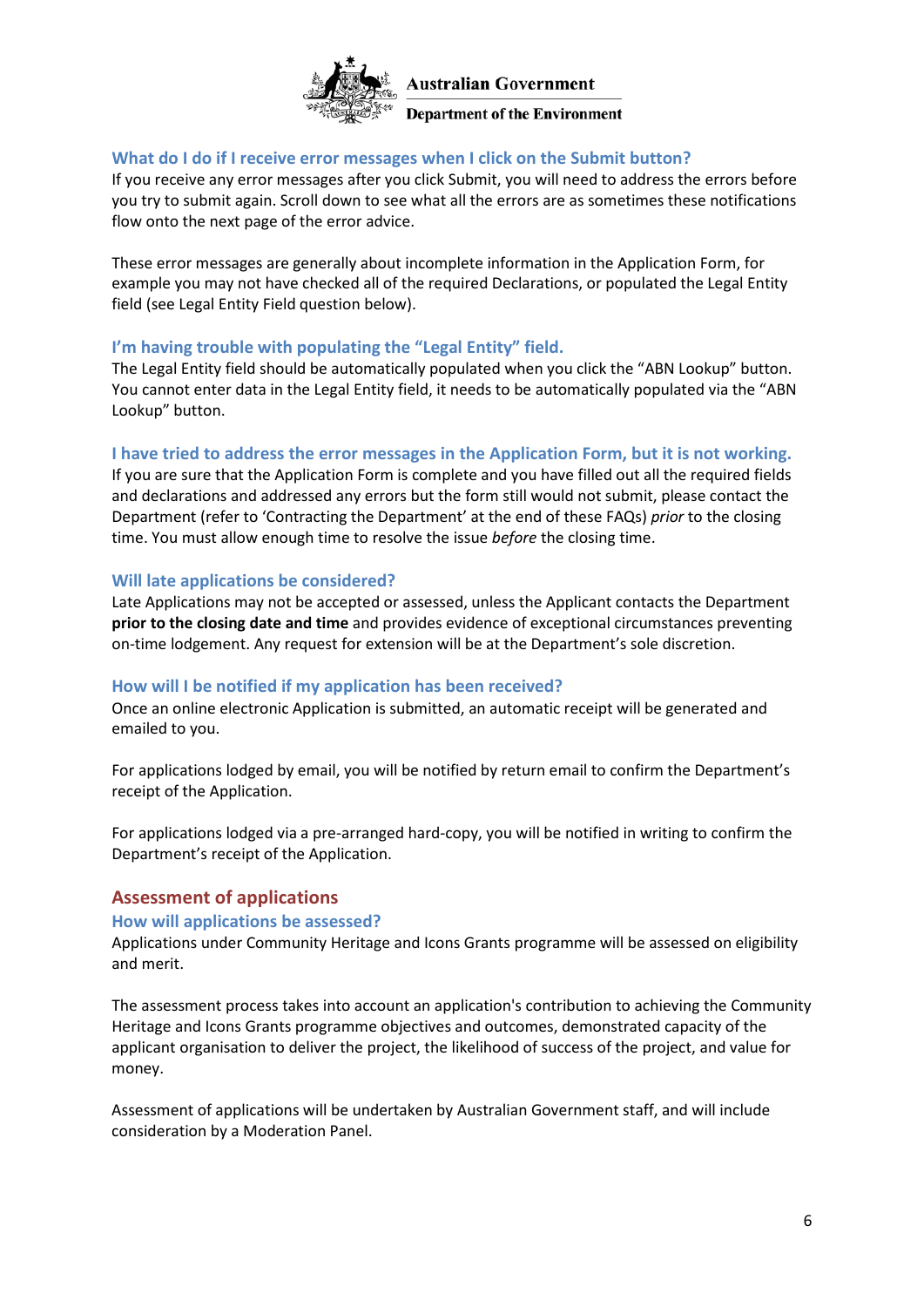

#### **Department of the Environment**

More information on the assessment process is available in Part 5 of the Community Heritage and Icons Grants Programme guidelines*.*

#### **What are the assessment criteria?**

Eligible Applications will be assessed on how well they address the assessment criteria outlined in Part 5.3 of the Guidelines. As there are limited funds available through Community Heritage and Icons Grants 2014-15, all Applications will be assessed and ranked on their merit based on information provided in the Application form and relative to other Applications with the same focus.

The Department reserves the right, at its absolute discretion, to exclude from further consideration, those Applications that do not contain sufficient information on which to make an assessment.

#### **Project Delivery**

#### **Will there be any monitoring or reporting requirements for my project?**

The Department places a high priority on reporting on Community Heritage and Icons Grants projects. You may be required to submit milestone progress reports throughout the delivery of your project. Please refer to your Funding Agreement for specific reporting requirements.

For all funded projects, you will be required to provide a financial statement as described within the relevant sections of your executed Funding Agreement.

#### **What happens if I can't meet my contractual obligations?**

Penalties, including reduction in project scope, delayed or reduced progress payments, or termination and consequential return of funds, may be applied for failure to meet your obligations as described within the Funding Agreement. Please contact the Department as soon as possible if you have any concerns regarding the progress of your project.

#### **I may need an extension of time to complete my project or reporting requirements. What should I do?**

If you require an extension of time to complete your project or reporting requirements, please contact the Department as soon as possible to discuss. If the Department agrees to the request for an extension of time, a formal variation to the Funding Agreement may need to be put in place.

# **Information for successful applicants**

#### **If my application is successful, what happens next?**

Successful applicants will receive a letter advising the outcome of their application. Successful applicants will then be contacted by the Department regarding the funding agreement.

#### **If my application is successful, who will the Parties be in the Funding Agreement?**

All Funding Agreements will be between the Commonwealth of Australia (as represented by the Department of the Environment) and the Applicant as a legal entity.

#### **When can I start my project?**

The project commencement date is the date that the Funding Agreement, signed by the grant recipient, is countersigned by the departmental delegate (that is, the Funding Agreement is 'executed'). A copy of the executed Funding Agreement will be returned to you for your records.

**NB:** You must **not** start your project before this date. Projects must not commence prior to the establishment of a Funding Agreement with the Department and must be completed by the date identify in your Funding Agreement.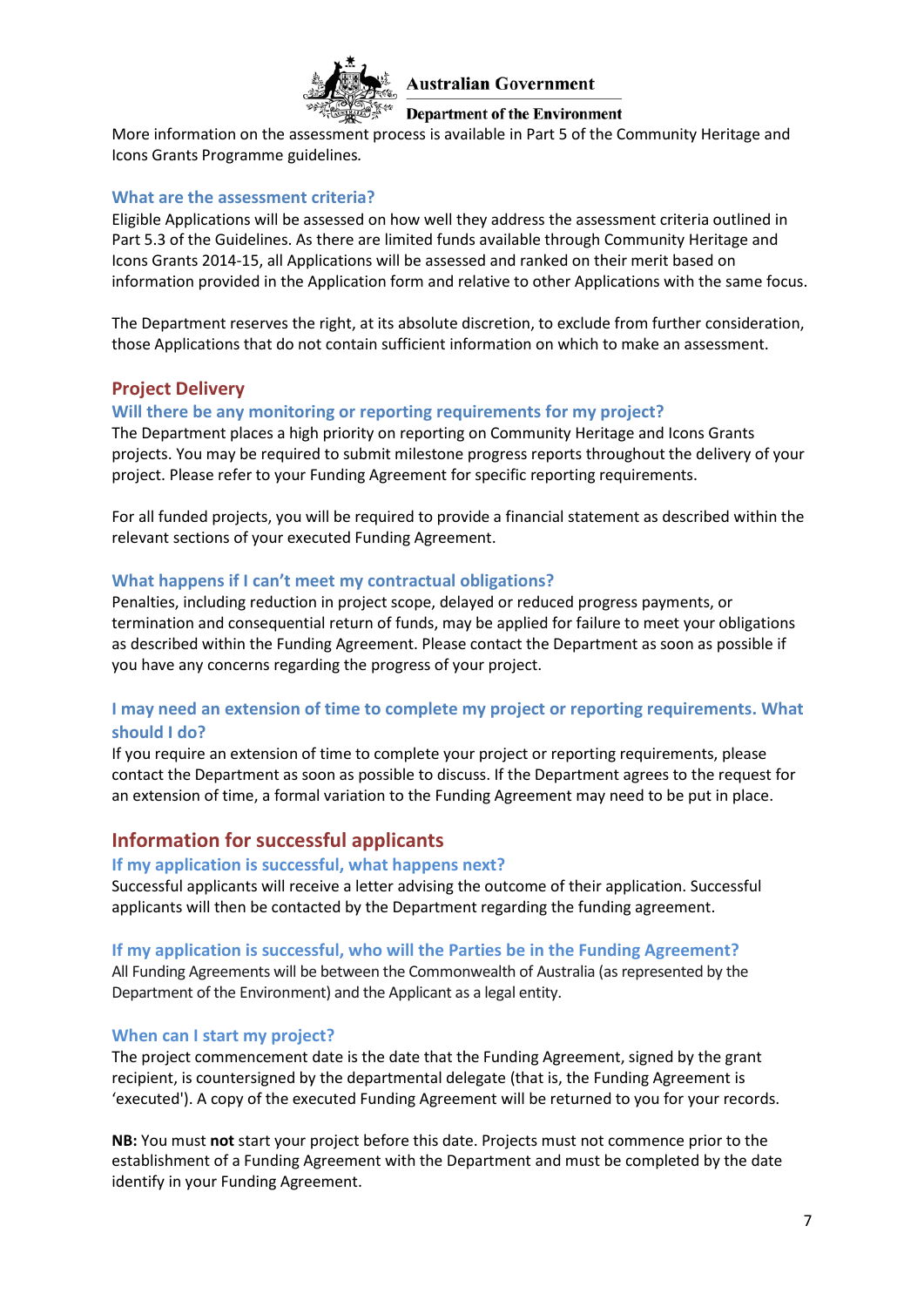

**Department of the Environment** 

#### **When will I receive the grant funding?**

Payments will be made electronically to your nominated bank account following execution of the funding agreement. The Department will generate a Recipient Created Tax Invoice (RCTI) on your behalf, in accordance with the details provided by you in your Personal Particulars Form. A copy of the RCTI, along with a copy of the executed funding agreement, will be provided to you for your records once the payment has been processed.

#### **Will I get paid GST on top of the total costs of the project?**

Grants are subject to normal taxation treatment and no special arrangements will apply. Applicants should seek independent advice on the taxation implications of receiving a grant.

Within the project budget of your application, all budget items must be **GST exclusive**.

The total amount of funding you receive will depend on you or your organisation's GST registration status, and your entity type.

# **Information for unsuccessful applicants**

#### **If my application is unsuccessful, what happens next?**

All applicants will be advised in writing of the outcome of their application. If your application for funding is unsuccessful, you will be given the opportunity to seek feedback.

### **Contacting the Department**

# **Where can I go for further information?**

CANBERRA ACT 2601

If you have any further questions, please contact the Department

Telephone: 1800 653 004

| Email:   | heritagegrants@environment.gov.au<br>(Please include 'Community Heritage and Icons Grants' in the subject line of all<br>emails for a timely response.) |
|----------|---------------------------------------------------------------------------------------------------------------------------------------------------------|
| Website: | http://www.environment.gov.au/topics/heritage/heritage-grants-and-funding                                                                               |
| Post:    | Community Heritage and Icons Grants 2014-15<br><b>Biodiversity Conservation Division</b><br>Department of the Environment<br>GPO Box 787                |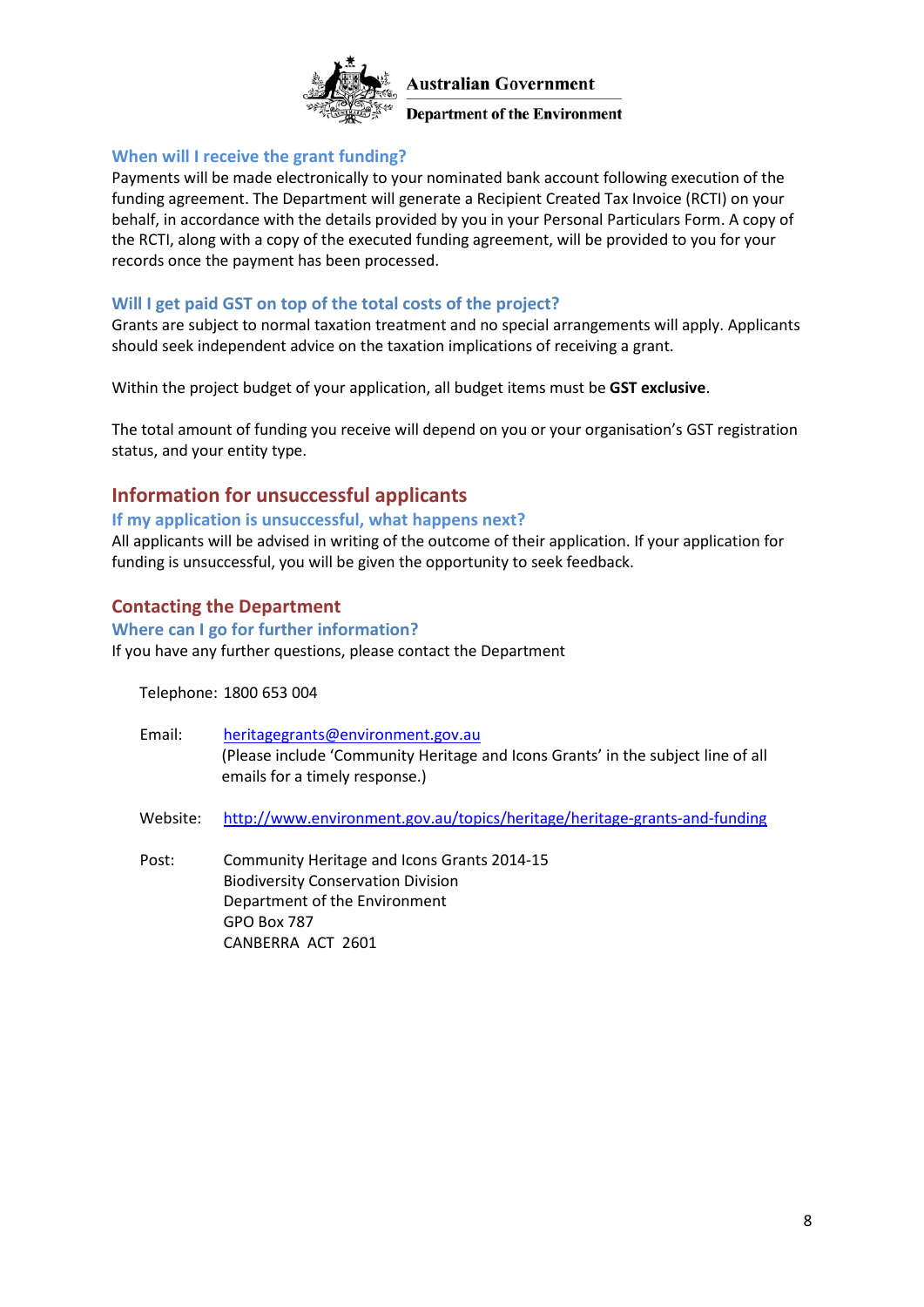

# <span id="page-8-0"></span>**Appendix A**

Projects funded through Community Heritage & Icons Grants 2014-15 must support community engagement and awareness of places on Australia's National Heritage List **only** (see below).

Detailed information about the sites listed below can be found on the Australian Heritage Database at: [http://www.environment.gov.au/topics/heritage/publications-and-resources/australian](http://www.environment.gov.au/topics/heritage/publications-and-resources/australian-heritage-database)[heritage-database](http://www.environment.gov.au/topics/heritage/publications-and-resources/australian-heritage-database) .

| <b>Place</b> |                                                                        | <b>State</b>                           |
|--------------|------------------------------------------------------------------------|----------------------------------------|
| $\mathbf{1}$ | Adelaide Park Lands and City Layout                                    | <b>SA</b>                              |
| 2            | Australian Academy of Science Building                                 | <b>ACT</b>                             |
| 3            | Australian Alps National Parks and Reserves                            | <b>ACT</b><br><b>NSW</b><br><b>VIC</b> |
| 4            | Australian Fossil Mammal Sites (Naracoorte)                            | SA                                     |
| 5            | Australian Fossil Mammal Sites (Riversleigh)                           | QLD                                    |
| 6            | Australian War Memorial and the Memorial Parade                        | <b>ACT</b>                             |
| 7            | Batavia Shipwreck Site and Survivor Camps Area 1629 - Houtman Abrolhos | <b>WA</b>                              |
| 8            | Bondi Beach                                                            | <b>NSW</b>                             |
| 9            | Bonegilla Migrant Camp - Block 19                                      | <b>VIC</b>                             |
| 10           | Brewarrina Aboriginal Fish Traps (Baiames Ngunnhu)                     | <b>NSW</b>                             |
| 11           | <b>Brickendon Estate</b>                                               | <b>TAS</b>                             |
| 12           | Budj Bim National Heritage Landscape - Mt Eccles Lake Condah Area      | <b>VIC</b>                             |
| 13           | Budj Bim National Heritage Landscape - Tyrendarra Area                 | <b>VIC</b>                             |
| 14           | <b>Cascades Female Factory</b>                                         | <b>TAS</b>                             |
| 15           | Cascades Female Factory Yard 4 North                                   | <b>TAS</b>                             |
| 16           | Castlemaine Diggings National Heritage Park                            | <b>VIC</b>                             |
| 17           | Cheetup Rock Shelter                                                   | <b>WA</b>                              |
| 18           | City of Broken Hill                                                    | <b>NSW</b>                             |
| 19           | <b>Coal Mines Historic Site</b>                                        | <b>TAS</b>                             |
| 20           | Cockatoo Island                                                        | <b>NSW</b>                             |
| 21           | Coranderrk                                                             | <b>VIC</b>                             |
| 22           | Cyprus Hellene Club - Australian Hall                                  | <b>NSW</b>                             |
| 23           | Dampier Archipelago (including Burrup Peninsula)                       | WA                                     |
| 24           | Darlington Probation Station                                           | <b>TAS</b>                             |
| 25           | Dinosaur Stampede National Monument                                    | QLD                                    |
| 26           | Dirk Hartog Landing Site 1616 - Cape Inscription Area                  | WA                                     |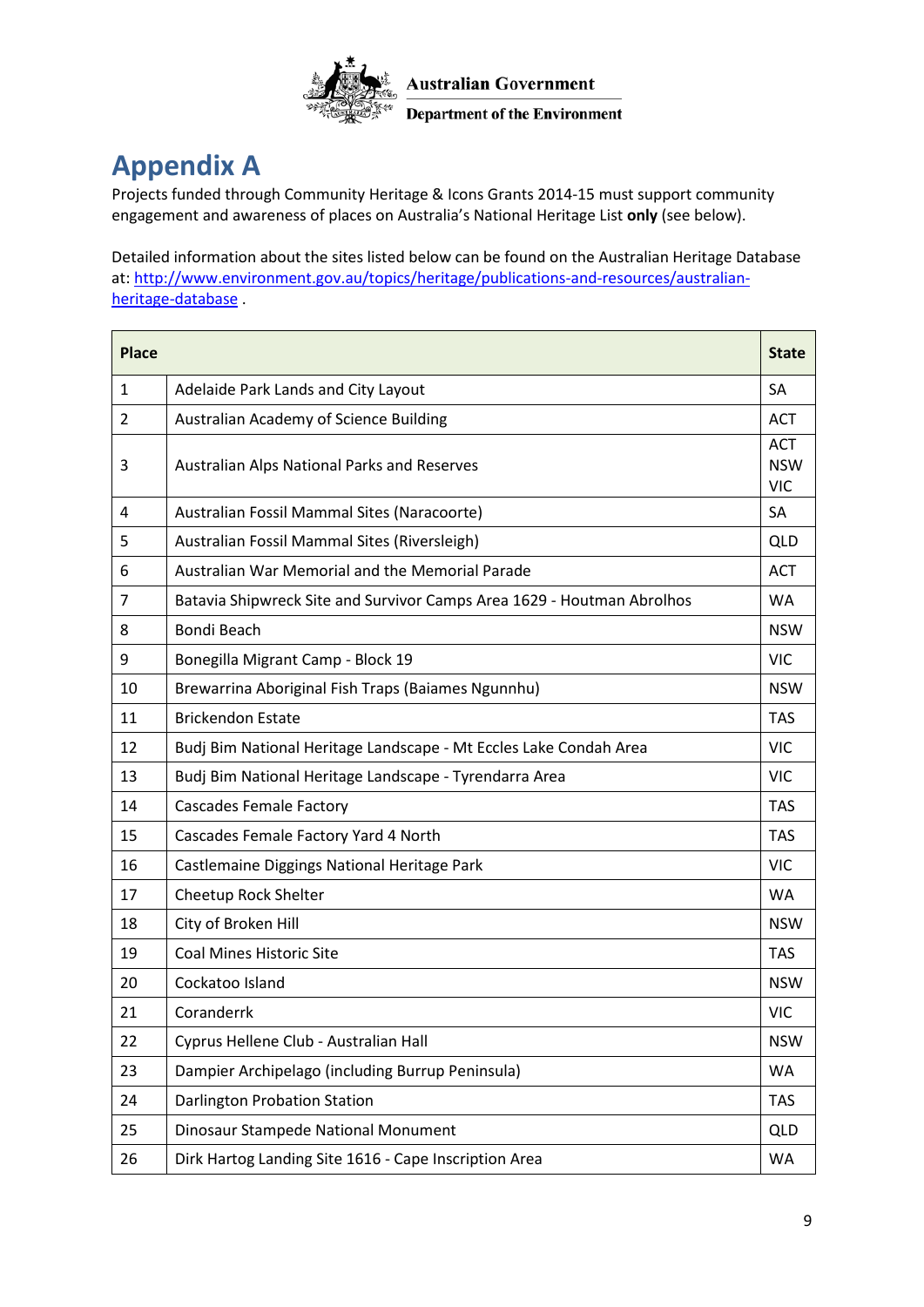

# Department of the Environment

| <b>Place</b> |                                                                                  | <b>State</b> |
|--------------|----------------------------------------------------------------------------------|--------------|
| 27           | <b>Echuca Wharf</b>                                                              | <b>VIC</b>   |
| 28           | Ediacara Fossil Site - Nilpena                                                   | SA           |
| 29           | Eureka Stockade Gardens                                                          | <b>VIC</b>   |
| 30           | <b>First Government House Site</b>                                               | <b>NSW</b>   |
| 31           | <b>Flemington Racecourse</b>                                                     | <b>VIC</b>   |
| 32           | Flora Fossil Site - Yea                                                          | <b>VIC</b>   |
| 33           | Fraser Island                                                                    | QLD          |
| 34           | Fremantle Prison (former)                                                        | <b>WA</b>    |
| 35           | <b>Glass House Mountains National Landscape</b>                                  | QLD          |
| 36           | Glenrowan Heritage Precinct                                                      | <b>VIC</b>   |
| 37           | Gondwana Rainforests of Australia                                                | <b>NSW</b>   |
| 38           | <b>Grampians National Park (Gariwerd)</b>                                        | <b>VIC</b>   |
| 39           | Great Artesian Basin Springs: Elizabeth                                          | QLD          |
| 40           | Great Artesian Basin Springs: Witjira-Dalhousie                                  | SA           |
| 41           | <b>Great Barrier Reef</b>                                                        | QLD          |
| 42           | <b>Great Ocean Road</b>                                                          | <b>VIC</b>   |
| 43           | <b>Greater Blue Mountains</b>                                                    | <b>NSW</b>   |
| 44           | <b>Heard and McDonald Islands</b>                                                | <b>EXT</b>   |
| 45           | Hermannsburg Historic Precinct                                                   | <b>NT</b>    |
| 46           | High Court - National Gallery Precinct                                           | <b>ACT</b>   |
| 47           | High Court of Australia (former)                                                 | <b>VIC</b>   |
| 48           | HMAS Sydney II and HSK Kormoran Shipwreck Sites                                  | WA           |
| 49           | <b>HMS Sirius</b>                                                                | <b>EXT</b>   |
| 50           | <b>HMVS Cerberus</b>                                                             | <b>VIC</b>   |
| 51           | <b>Hyde Park Barracks</b>                                                        | <b>NSW</b>   |
| 52           | ICI Building (former)                                                            | <b>VIC</b>   |
| 53           | Jordan River Levee                                                               | <b>TAS</b>   |
| 54           | Kakadu National Park                                                             | <b>NT</b>    |
| 55           | Kingston and Arthurs Vale Historic Area                                          | <b>EXT</b>   |
| 56           | Koonalda Cave                                                                    | SA           |
| 57           | Ku-ring-gai Chase National Park, Lion, Long and Spectacle Island Nature Reserves | <b>NSW</b>   |
| 58           | Kurnell Peninsula Headland                                                       | <b>NSW</b>   |
| 59           | Lord Howe Island Group                                                           | <b>NSW</b>   |
| 60           | Macquarie Island                                                                 | <b>TAS</b>   |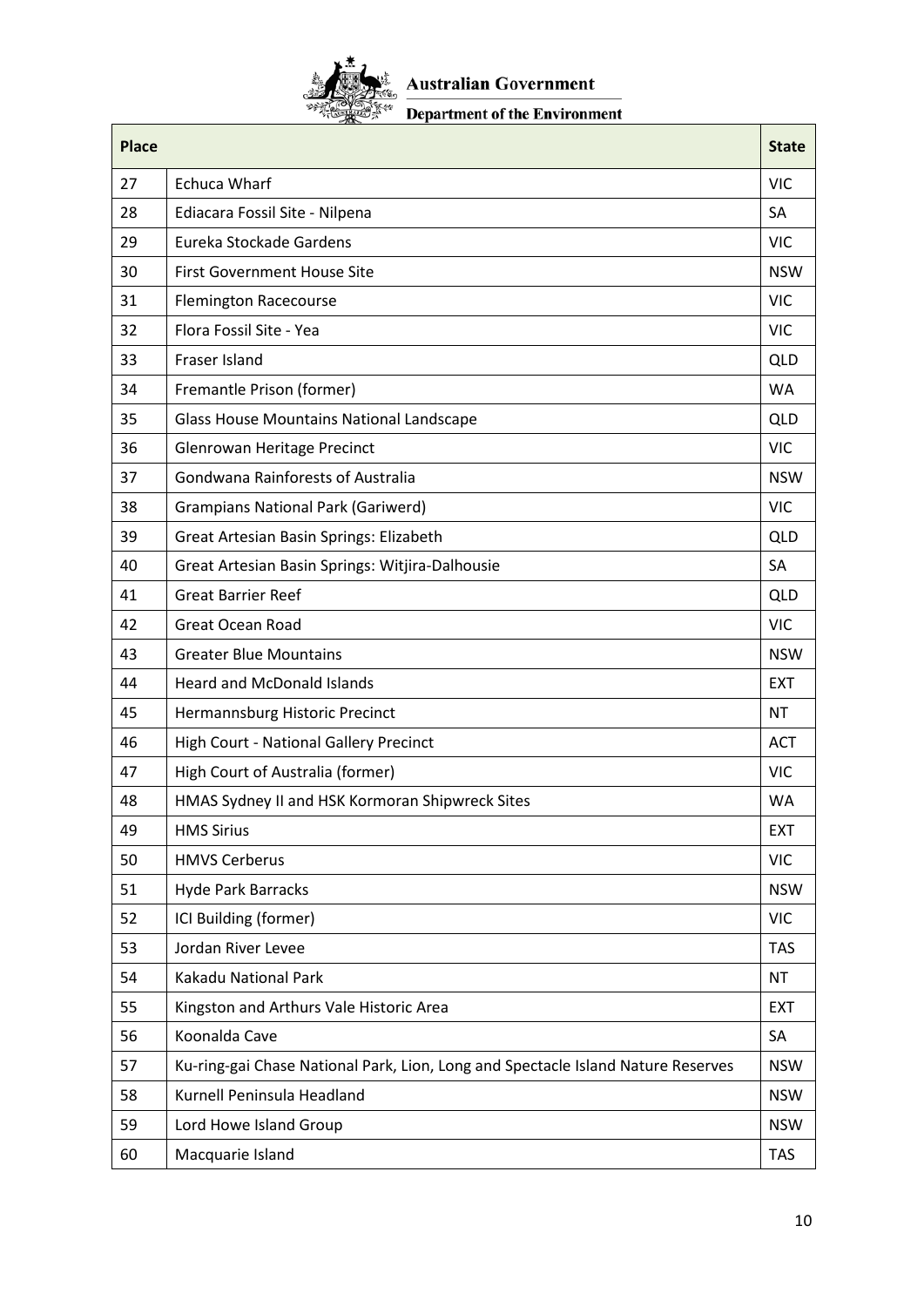

# Department of the Environment

| <b>Place</b> |                                                           | <b>State</b> |
|--------------|-----------------------------------------------------------|--------------|
| 61           | Mawsons Huts and Mawsons Huts Historic Site               | <b>FXT</b>   |
| 62           | Melbourne Cricket Ground                                  | <b>VIC</b>   |
| 63           | Moree Baths and Swimming Pool                             | <b>NSW</b>   |
| 64           | Mount William Stone Hatchet Quarry                        | <b>VIC</b>   |
| 65           | Murtoa No. 1 Grain Shed                                   | <b>VIC</b>   |
| 66           | Myall Creek Massacre and Memorial Site                    | <b>NSW</b>   |
| 67           | Newman College                                            | <b>VIC</b>   |
| 68           | Ngarrabullgan                                             | <b>QLD</b>   |
| 69           | North Head - Sydney                                       | <b>NSW</b>   |
| 70           | Old Government House and the Government Domain            | <b>NSW</b>   |
| 71           | Old Great North Road                                      | <b>NSW</b>   |
| 72           | Old Parliament House and Curtilage                        | <b>ACT</b>   |
| 73           | Point Cook Air Base                                       | <b>VIC</b>   |
| 74           | Point Nepean Defence Sites and Quarantine Station Area    | <b>VIC</b>   |
| 75           | Porongurup National Park                                  | <b>WA</b>    |
| 76           | Port Arthur Historic Site                                 | <b>TAS</b>   |
| 77           | <b>Purnululu National Park</b>                            | <b>WA</b>    |
| 78           | QANTAS hangar - Longreach                                 | <b>QLD</b>   |
| 79           | Recherche Bay (North East Peninsula) Area                 | <b>TAS</b>   |
| 80           | <b>Richmond Bridge</b>                                    | <b>TAS</b>   |
| 81           | Rippon Lea House and Garden                               | <b>VIC</b>   |
| 82           | Royal Exhibition Building and Carlton Gardens             | <b>VIC</b>   |
| 83           | Royal National Park and Garawarra State Conservation Area | <b>NSW</b>   |
| 84           | Shark Bay, Western Australia                              | <b>WA</b>    |
| 85           | <b>Sidney Myer Music Bowl</b>                             | <b>VIC</b>   |
| 86           | South Australian Old and New Parliament Houses            | SA           |
| 87           | <b>Stirling Range National Park</b>                       | WA           |
| 88           | Sydney Harbour Bridge                                     | <b>NSW</b>   |
| 89           | Sydney Opera House                                        | <b>NSW</b>   |
| 90           | <b>Tasmanian Wilderness</b>                               | <b>TAS</b>   |
| 91           | The Goldfields Water Supply Scheme                        | WA           |
| 92           | The Ningaloo Coast                                        | WA           |
| 93           | The West Kimberley                                        | <b>WA</b>    |
| 94           | Tree of Knowledge and curtilage                           | QLD          |